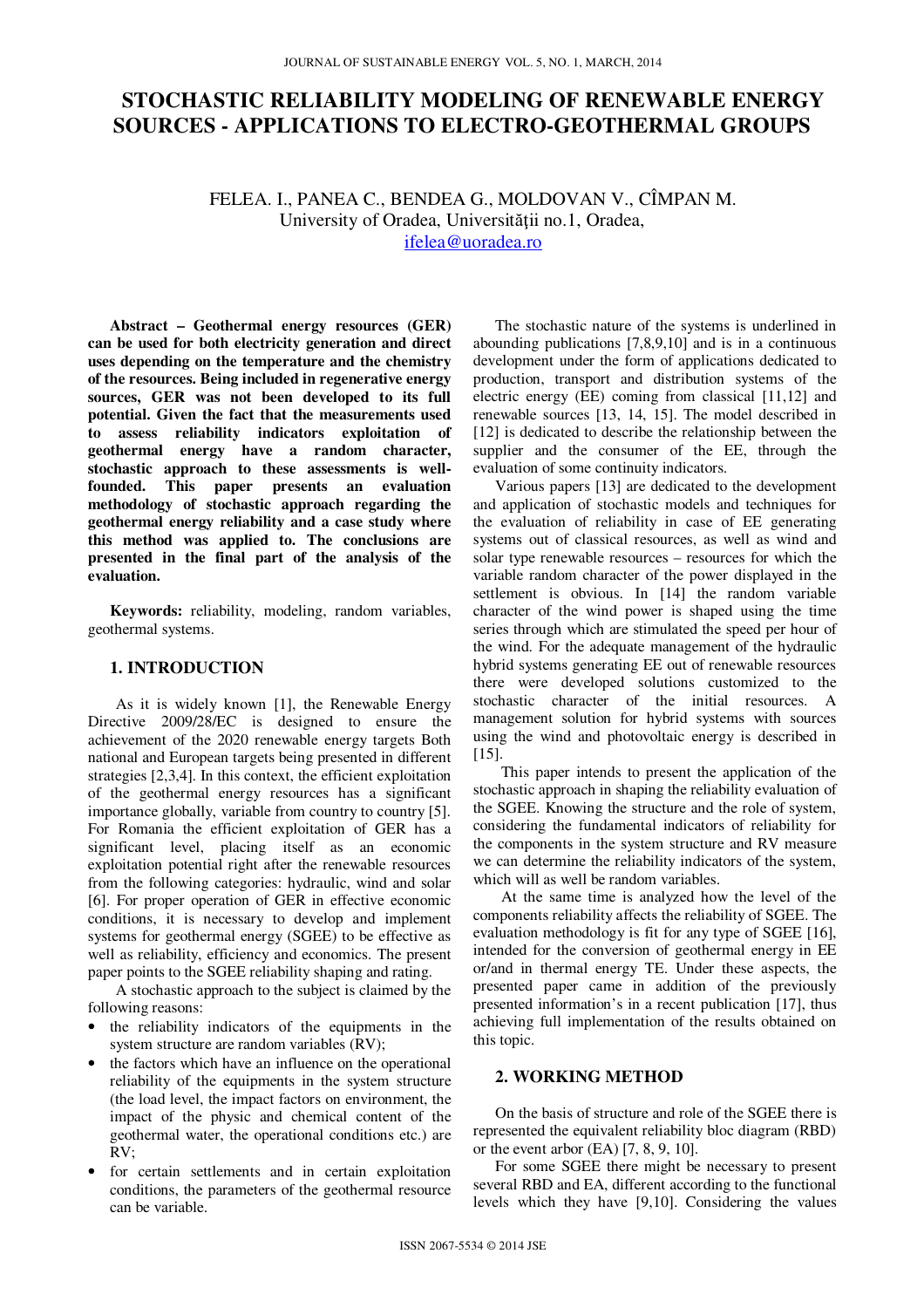recommended in specialty literature, for the supplying companies or identified through operational reliability studies [16] for the basic reliability indicators (failure intensity -  $\lambda$ , and repair intensity -  $\mu$ ) of the structural components of SGEE, generates the distribution of these indicators as being RV.

We deal with the following types of distributions: exponential, normal, Pert and triangle. Knowing the fundamental indicators of components  $(\lambda$  and  $\mu)$  we can calculate the reliability indicators frequently used:

- the reliability function (the probability of good functioning) –  $R$ ;
- the non-reliability function (the probability of braking  $up$ ) – F.

The calculation expressions are well known [7,8,9,10]:

$$
R_i = \frac{\mu_i}{\lambda_i + \mu_i}; \qquad F_i = \frac{\lambda_i}{\lambda_i + \mu_i}; \quad i = \overline{1, n} \qquad (1)
$$

Where:

n − number of components within SGEE structure, identified in RBD or fault tree analysis.

The (Ri,Fi) indicators will as well be RV. As follows, we evaluate the reliability indicators of SGEE, using the well known expressions [7, 8, 9, 10].

Considering the specific role and the reliability level of the components in the SGEE structure, for the reliability indicators of the SGEE structure (λs, µs, Rs, Fs) and some substructures one can admit the following hypothesis:

- the components (structural elements) are independent from reliability point of view;
- the probability of appearing multiple damages is declined.

Regarding this, some examples can be given with reference of the way in which the SGEE and structural subsystems of indicators are expressed when using RBD:

For structures with .n" components in series:

$$
\begin{cases}\nR_S = \prod_{i=1}^n R_i; \ F_S = 1 - R_S \\
\lambda_S = \sum_{i=1}^n \lambda_i = \frac{1}{MTBF_S}; \ \mu_S = \frac{\lambda_S}{\sum_{i=1}^n \frac{\lambda_i}{\mu_i}} = \frac{1}{MTTF_S}\n\end{cases} (2)
$$

Where:  $MTBF_S$  – Mean Time Between Failures;  $MTTF<sub>S</sub> - Mean Time of Failure.$ 

For the structures with two components  $(i,j)$  in parallel:

$$
\begin{cases} R_{ij} = 1 - (1 - R_i) \cdot (1 - R_j); F_{ij} = F_i F_j \\ \lambda_{ij} = \frac{\lambda_i \cdot \lambda_j \cdot (\mu_i + \mu_j)}{\lambda_i \cdot \mu_j + \lambda_j \cdot \mu_i + \mu_i \cdot \mu_j}; \ \mu_{ij} = \mu_i + \mu_j \end{cases} \tag{3}
$$

Knowing the distribution of the indicators named above (RS, FS, λS, µS) one can determine other indicators which characterizes the level of SGEE reliability in the analyzed period of time (TA), characterized through the distribution function (DF) and characteristic parameters, as:

- $\alpha$  (TA) the total period of operating time for SGEE;
- $\beta$ (TA) the total period of braking time for SGEE;

•  $v(TA)$  – the number of breakings (damaging) of SGEE.

The functions allowed as working hypotheses for  $(x)$ RV distribution modeling are  $[7\div 10, 18\div 20]$ :

Exponential:

$$
F(x) = 1 - e^{-x/m}
$$
 (4)

Triangle:

$$
\begin{cases}\nF(x) = \frac{(x - x_{min})^2}{(m - x_{min})(x_{max} - x_{min})} & x_{min} \le x \le m \\
F(x) = \frac{(x_{max} - x)^2}{(x_{max} - m)(x_{max} - x_{min})} & m \le x \le x_{max}\n\end{cases} (5)
$$

Normal:

$$
F(x) \equiv \phi\left(\frac{x-m}{\sigma}\right) = \frac{1}{\sigma\sqrt{2\pi}} \int_{-\infty}^{x} e^{-\frac{(x-m)^2}{2\sigma^2}} dx \tag{6}
$$

Pert:

$$
\begin{cases}\nF(x) = \frac{B_z(\alpha_1, \alpha_2)}{B(\alpha_1, \alpha_2)} \equiv I_z(\alpha_1, \alpha_2), \quad z = \frac{x - x_{min}}{x_{max} - x_{min}} \\
\alpha_1 = 6 \left[ \frac{m - x_{min}}{x_{max} - x_{min}} \right]; \quad \alpha_2 = 6 \left[ \frac{x_{max} - m}{x_{max} - x_{min}} \right]\n\end{cases} (7)
$$

Where:

m – average (mean) of RV;

 $\sigma$  – standard deviation;

 $(x_{min}, x_{max})$  – minim and maxim value of RV;

 $\phi$  - the standard normal distribution;

B –Beta function;

 $B_z$  – incomplete Beta function;

Magnitudes (m,  $\sigma$ ,  $x_{min}$ ,  $x_{max}$ ) are parameters of the distribution functions.

At the SGEE level DF for RV is obtained through composing DF, correspondent of structural elements, according to the graphical used model (RBD or fault tree analysis), this are obtained applying ratios (2, 3) for reliability indicators of SGEE.

 In the case of DF, there are possible the analytical expressions of the DF parameters being outcomes at SGEE level [18÷20]. In the other case the evaluation of DF parameters can be made only numerical, by series ratios.

Several tools and software packages can be found, which are able to make these evaluations in any of the ways and provide the DF of the system. This manner will be used in the present paper, using as well the DF testing facility resulting at the SGEE level, from applying some tests included in the software package. The results obtained after testing, provide the measure of compatibility between the empirical distribution (obtained with the data entry) and the theoretical distribution. The tests used in the present paper are  $[9, 10, 18 \div 20]$ : Chi – square [CHISQ], Kolmogorov- Smirnov [KS] and Anderson – Darling [AD]. After testing we proceed to ranking theoretical DF acting according to the ..Fit ranking" value (the maximum deviation from the empirical DF).

For example, in figure 1 there are presented the DF of RV for the components of the simplest system (series, with two elements) and DF resultant.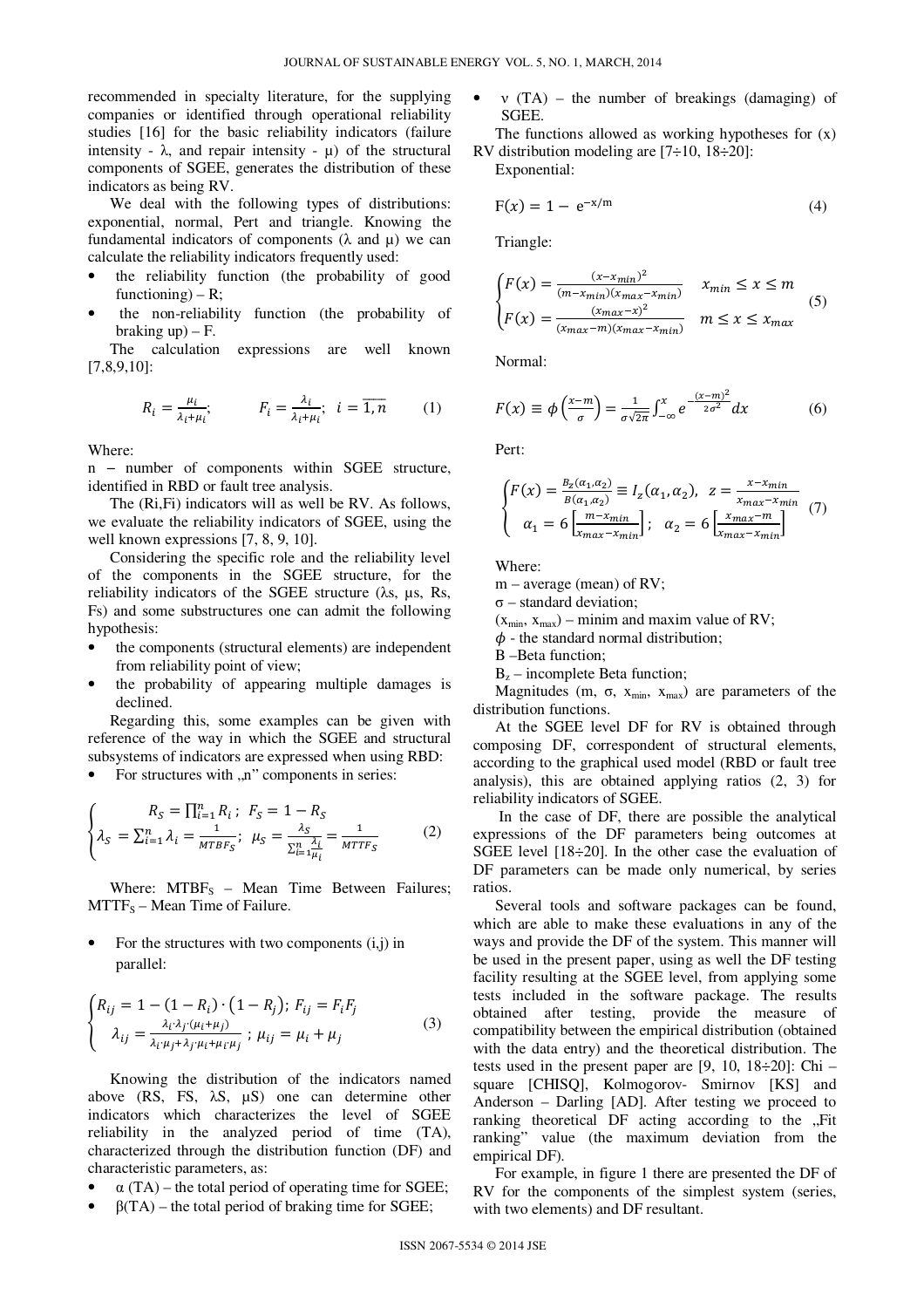

**Fig. 1. Exemplification of DF's composition**

On the basis of the results obtained after applying the three tests the most adequate DF will be chosen, thus the one for which the medium value of the "Fit ranking" is minimum.

For ranking the components in the SGEE structure according to the impact they have on its reliability, one will calculate the importance factor of each of the components [10]:

$$
K_i = \frac{\Delta R_S}{\Delta R_i}; \quad i = \overline{1, n} \tag{8}
$$

Evidently the important factors of their components are RV, whose distributions allow sensitive analysis of reliability SGEE [7, 8, 10, 18].

On the basis of information gathered through the named evaluations, the SGEE analyst (designer, investor or manager) can decide, being aware, on the way to follow, with reference to project/investment and to solutions for improving the reliability. Consequently, the matter dealt with in the present paper can be ranged also

in the class of basic instruments of decisions through SGEE configuration.

## **3. CASE STUDY**

The methodology from the previous chapter of the present paper was applied in this case study referring to a SGEE, that meets the technological scheme presented in figure 2, and the RBD from figure 3.

The evaluations were made with the aid of @Risk simulation program, a complex one, elaborated for risk analysis through the Monte Carlo [18] simulation method. The program is used as an add-ins library in Excel, being both accessible and easy to use.

For accomplishing the SGEE reliability simulation, we started from the fundamental values of the indicators of the components from  $(\lambda, \mu)$  from the RBD of the system. With the aid of Excel and @Risk functions there were generated the reliability indicators for the considered SGEE subsystem presented in RBD. The simulations were run in a number of 10,000 iterations (the maximum of iterations), being also the possibility to decrease the number of iterations to 5,000; 1,000; 500 and 100.

The methodology was applied for the considered SGEE using all 4 distribution functions and the 3 tests, presented in chapter 2 of the paper.

Within this framework there are presented the results obtained with reference to the SGEE, in the hypothesis of Pert distribution of the entrance data and a synthesis of the others DF for SGEE. Details regarding the results obtained we have in [16].

The technological scheme and RBD of SGEE are represented in figure 2. In RBD (figure 3) were presented the components (subsystems) of the SGEE those which have importance for the SGEE reliability.





**Fig. 3. The RBD of the SGEE**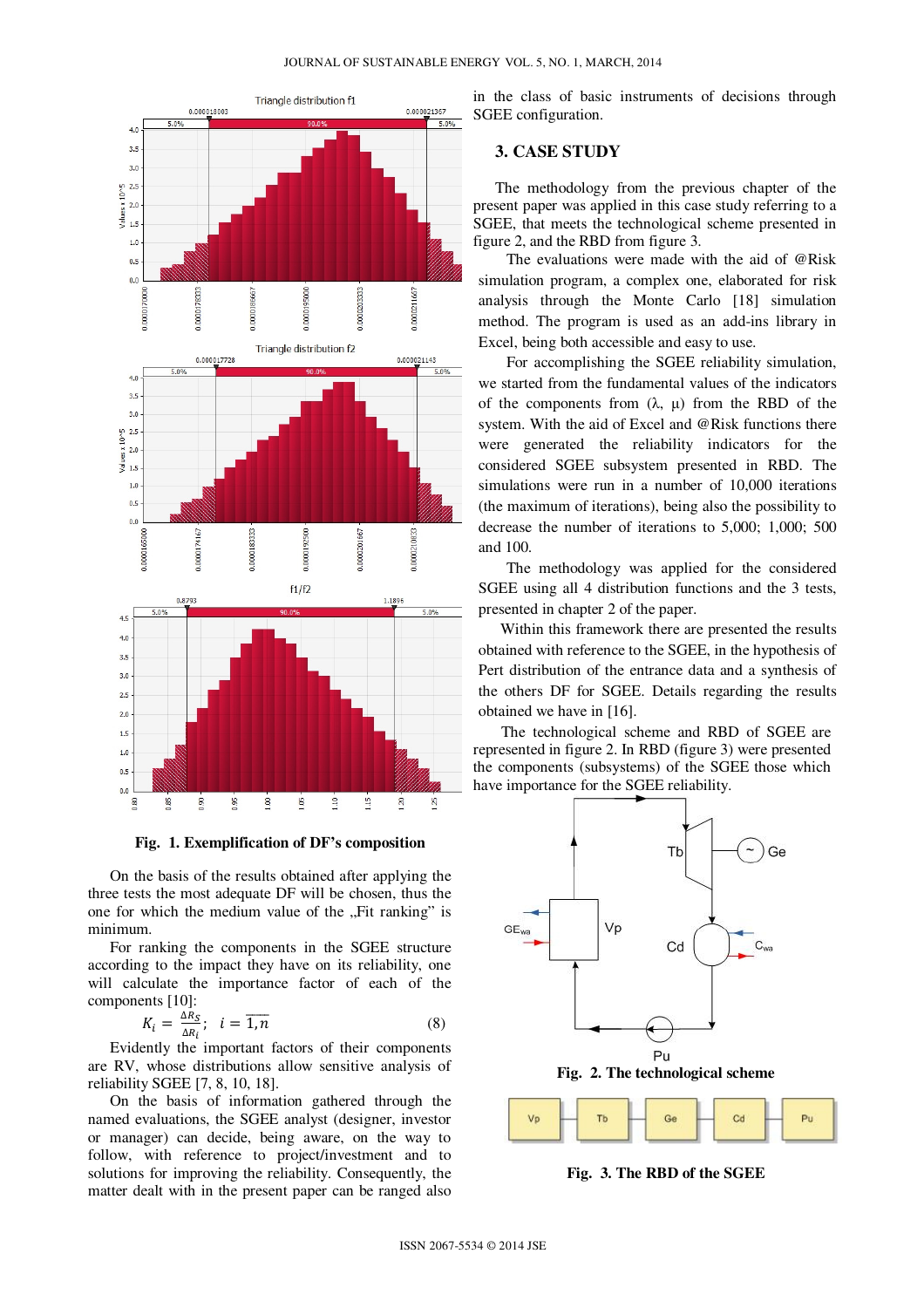Where:

Ge – generator; Vp – vaporizer; Cd – condenser; Pu – pump; Tb – turbine;  $GE_{wa}$  – Geothermal water;  $C_{wa}$  – Cooling water.

To render the Pert distributions, the reference values taken into account (the most probable ones) the values obtained by processing the exploitation data for basic indicators  $(\lambda, \mu)$ , accepting a variation of 25% of the indicators value, [18, 19], thus: the maximum value with +10% over the reference value and the minimum value with (- 15%) under the reference value. The obtained results are shown in the table 1.

**Table 1. The characteristic value of (**λ**, µ) indicators of considered SGEE components, using triangle DF**

| Equip          | Indicator $\lambda$ [h <sup>-1</sup> ]                                |                  |                           |  |  |  |
|----------------|-----------------------------------------------------------------------|------------------|---------------------------|--|--|--|
| ment           | Min.                                                                  | Max.             |                           |  |  |  |
|                | Most likely<br>$\lambda$ 10 <sup>5</sup><br>$\lambda$ 10 <sup>5</sup> |                  | $\lambda$ 10 <sup>5</sup> |  |  |  |
| Ge             | 1.70926                                                               | 2.01090          | 2.21199                   |  |  |  |
| Vp             | 1.68835                                                               | 1.98629          | 2.18492                   |  |  |  |
| C <sub>d</sub> | 1.69983                                                               | 1.99980          | 2.19978                   |  |  |  |
| Pu             | 1.68802                                                               | 1.98590          | 2.18449                   |  |  |  |
| Tu             | 1.69127                                                               | 1.98973          | 2.18870                   |  |  |  |
|                | Indicator $\mu$ [h <sup>-1</sup> ]                                    |                  |                           |  |  |  |
|                |                                                                       |                  |                           |  |  |  |
| Equip          | Min.                                                                  | Most likely      | Max.                      |  |  |  |
| ment           | $\mu \cdot 10^3$                                                      | $\mu \cdot 10^3$ | $\mu \cdot 10^3$          |  |  |  |
| Ge             | 1.32605                                                               | 1.56006          | 1.71607                   |  |  |  |
| Vp             | 34.0000                                                               | 40.0000          | 44.0000                   |  |  |  |
| C <sub>d</sub> | 2.32900                                                               | 2.74000          | 3.01400                   |  |  |  |
| Pu             | 56.6666                                                               | 66.6666          | 73.3333                   |  |  |  |

Forward there are presented results obtained through simulation with @Risk program. In figure 4 and 5 is presented the Pert distribution for fundamental indicators of the SGEE  $(\lambda_s, \mu_s)$ .





**Fig. 5. The Pert distribution of the indicator**  $\mu_S[h^{-1}]$ 

Based on the determined distributions of the fundamental indicators  $(\lambda_s, \mu_s)$  the reliability function distributions can be generated as it's shown in the fig. 6.



**Fig. 6. Distribution of reliability function** Rs**"**

The reliability function of the SGEE was tested with KS, CHISQ and AD. Distribution for SGEE with KS is presented in figure 7.



**Fig. 7. Distribution of SGEE reliability function / KS**

Analyzing the data obtained from all of the 3 tests applied we noticed that the first 3 places in shaping the empirical distribution of the SGEE reliability function are to be found the theoretical distributions BetaGeneral, Weibull and normal. Follow-up the simulation program used allows the representation of Box and Whisker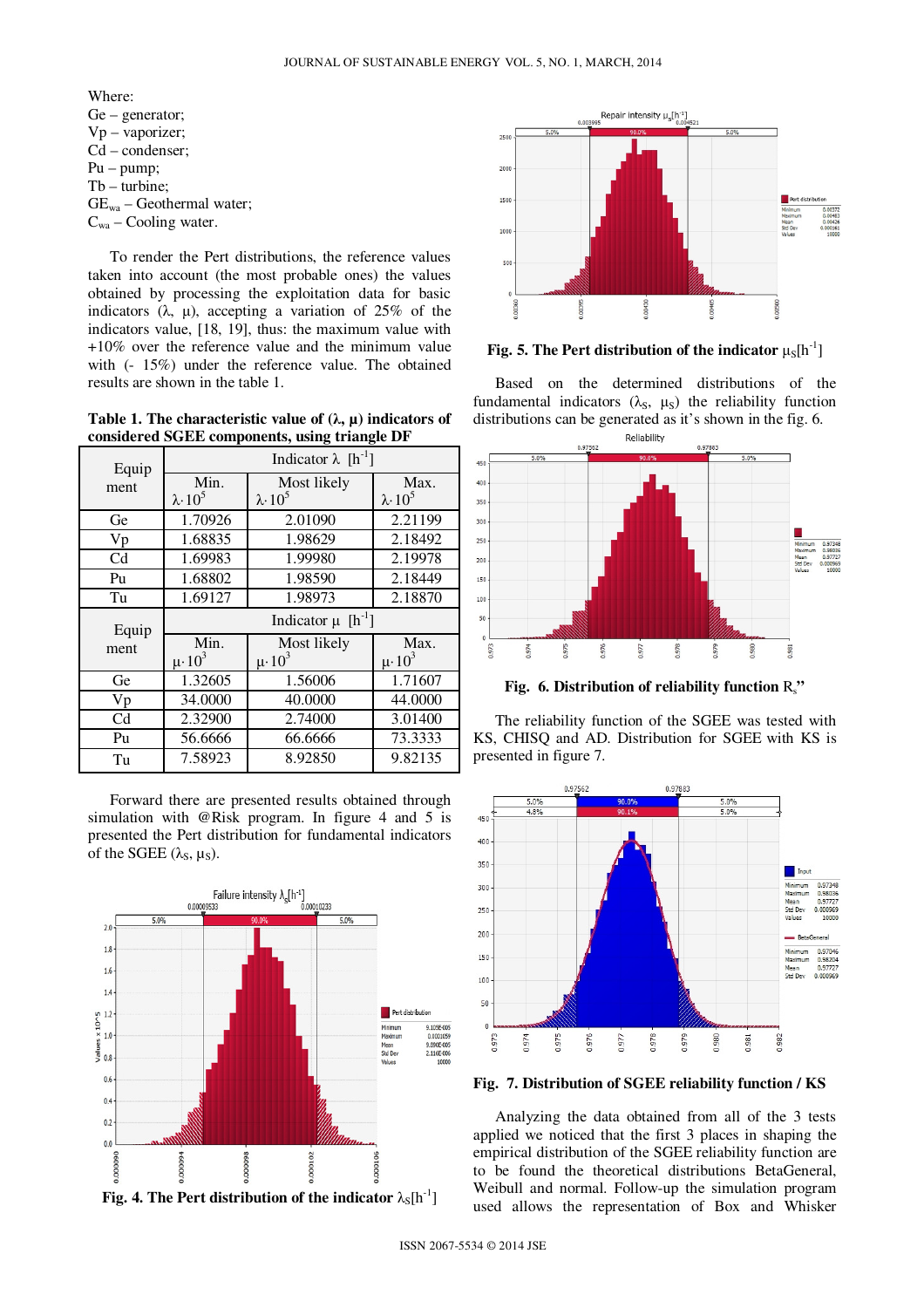



**Fig. 8. BW diagram for reliability function of SGEE**

Sensitivity Analysis highlights the influence of fundamental values indicators of each component on the reliability function (figure 9).



**Fig. 9. The variation of SGEE reliability considering the fundamental indicators for components reliability**

The second set of charts within the sensitivity analysis illustrates the distribution of importance factor  $(K_i)$ . In figures 10÷12 there are a few examples.







Cumulative Distributions of Rs for Changing Values of  $\lambda_{\text{Condenser}}$ 



The Tornado graph (figure 13) shows a bar for each of the defined elements within the analyzed SGEE, showing the minimum and maximum values of the system reliability, as the values of the input vary. **Sensitivity Tornado** 





In figures 10÷13 we notice that the variation of the fundamental indicator  $\lambda$  of two components, generator and condenser (respectively, vaporizer and pump as for the  $\mu$ ) of SGEE significantly influences the reliability of SGEE.

The characteristic values of the most important SGEE reliability indicators, in the hypothesis of the four distributions of entrance data are ranged in table 2.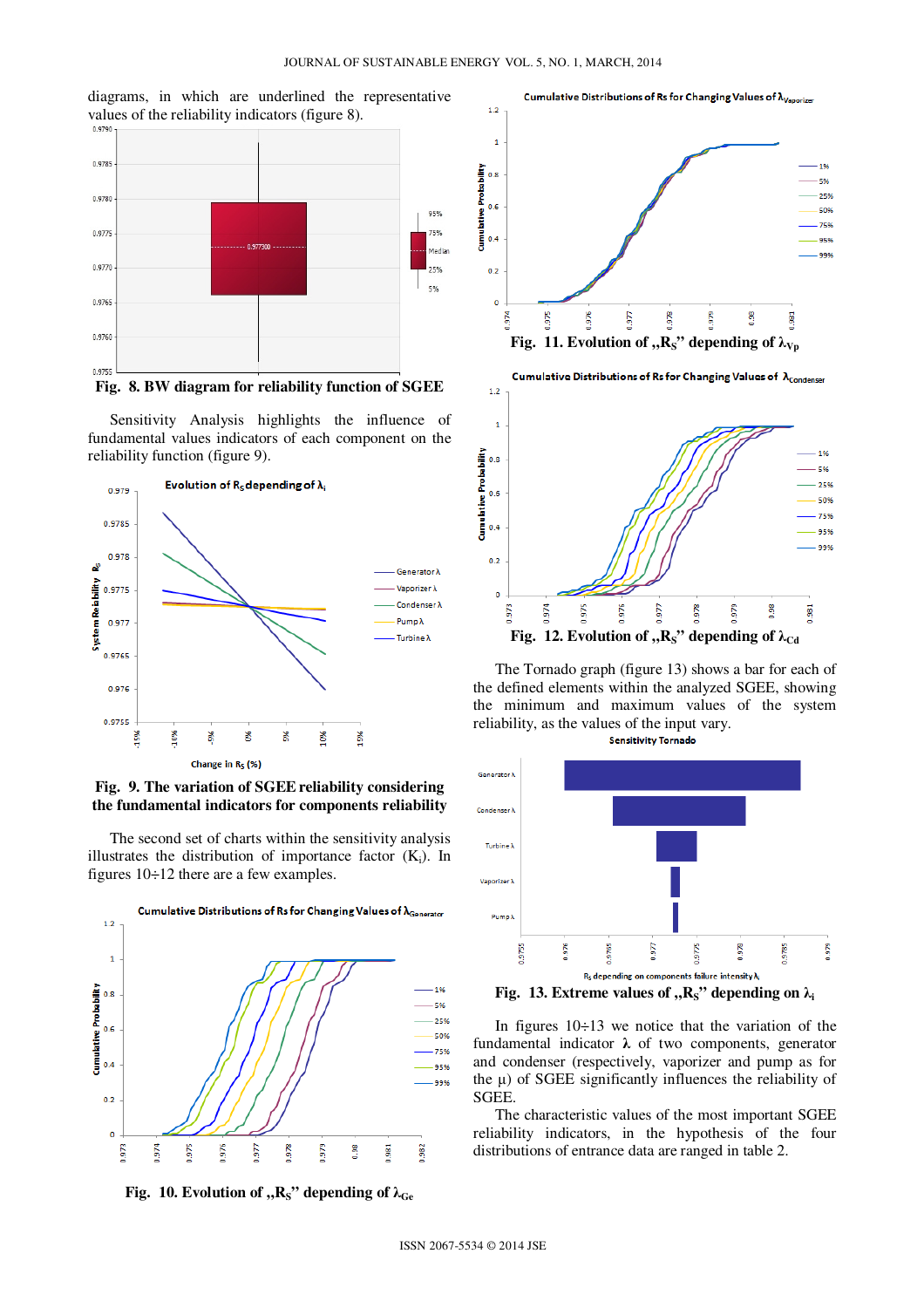|                                 |                                              | Significant values       |           |           |  |  |  |
|---------------------------------|----------------------------------------------|--------------------------|-----------|-----------|--|--|--|
| <b>Indicators</b>               | <b>Symbol</b>                                | <b>SGEE</b>              |           |           |  |  |  |
|                                 |                                              | Min.                     | Average   | Max       |  |  |  |
| <b>Triangle distribution</b>    |                                              |                          |           |           |  |  |  |
| Failure                         |                                              |                          |           |           |  |  |  |
| intensity                       | $\lambda_{S}$ [h <sup>-1</sup> ]             | 8.993E-05                | 9.806E-05 | 1.059E-04 |  |  |  |
| Total duration                  |                                              |                          |           |           |  |  |  |
| of operation                    | $\alpha_s(T_A)$ [h]                          | 49390.88                 | 49582.01  | 49755.95  |  |  |  |
| Number of                       |                                              |                          |           |           |  |  |  |
| interruptions                   | $v_S(T_A)$ [nr. Intr.]                       | 4.46869                  | 4.86215   | 5.23633   |  |  |  |
| System                          |                                              |                          |           |           |  |  |  |
| reliability                     | $R_{S}$                                      | 0.97349                  | 0.97726   | 0.98068   |  |  |  |
| <b>Exponential distribution</b> |                                              |                          |           |           |  |  |  |
| Failure                         |                                              |                          |           |           |  |  |  |
| intensity                       | $\lambda_{S}$ <sub>[</sub> h <sup>-1</sup> ] | 5.756E-06                | 9.972E-05 | 3.515E-04 |  |  |  |
| Total duration                  |                                              |                          |           |           |  |  |  |
| of operation                    | $\alpha_s(T_A)$ [h]                          | 396.67                   | 46383.20  | 50661.09  |  |  |  |
| Number of                       |                                              |                          |           |           |  |  |  |
| interruptions                   | $v_S(T_A)$ [nr. Intr.]                       | 0.04592                  | 4.56544   | 17.38184  |  |  |  |
| System                          |                                              |                          |           |           |  |  |  |
| reliability                     | $R_{S}$                                      | 0.00782                  | 0.91421   | 0.99852   |  |  |  |
|                                 |                                              | <b>Pert distribution</b> |           |           |  |  |  |
| Failure                         |                                              |                          |           |           |  |  |  |
| intensity                       | $\lambda_{S}$ [h <sup>-1</sup> ]             | 9.153E-05                | 9.890E-05 | 1.062E-04 |  |  |  |
| Total duration                  |                                              |                          |           |           |  |  |  |
| of operation                    | $\alpha_s(T_A)$ [h]                          | 49379.68                 | 49582.57  | 49726.40  |  |  |  |
| Number of                       |                                              |                          |           |           |  |  |  |
| interruptions                   | $v_S(T_A)$ [nr. Intr.]                       | 4.54594                  | 4.90343   | 5.25568   |  |  |  |
| System                          |                                              |                          |           |           |  |  |  |
| reliability                     | $R_{S}$                                      | 0.97327                  | 0.97727   | 0.98010   |  |  |  |
| <b>Normal distribution</b>      |                                              |                          |           |           |  |  |  |
| Failure                         |                                              |                          |           |           |  |  |  |
| intensity                       | $\lambda_{S}[\underline{h}^{-1}]$            | 9.806E-05                | 9.806E-05 | 9.806E-05 |  |  |  |
| Total duration                  |                                              |                          |           |           |  |  |  |
| of operation                    | $\alpha_s(T_A)$ [h]                          | 49585.00                 | 49585.00  | 49585.00  |  |  |  |
| Number of                       |                                              |                          |           |           |  |  |  |
| interruptions                   | $v_S(T_A)$ [nr. Intr.]                       | -4.23330                 | 4.86256   | 13.47068  |  |  |  |
| System                          |                                              |                          |           |           |  |  |  |
| reliability                     | $R_S$                                        | 0.97731                  | 0.97731   | 0.97731   |  |  |  |

| Table 2. Summary of results obtained. $T_A = 50,730[h]$ |  |  |
|---------------------------------------------------------|--|--|
|                                                         |  |  |

**Significant values** 

The obtained values for the reliability function and the associated risk are shown for the analyzed SGEE in the table 3.

|  |  |  |  |  |  |  | Table 3. Intervals of function values of reliability $(RS)$ |  |
|--|--|--|--|--|--|--|-------------------------------------------------------------|--|
|--|--|--|--|--|--|--|-------------------------------------------------------------|--|

| System      | Type        | Range that can be.<br>found 90% of $R_s$<br>indicator values | Test value/Test                 |
|-------------|-------------|--------------------------------------------------------------|---------------------------------|
| <b>SGEE</b> | Triangle    | $0.97349 \div 0.98068$                                       | • 65.0360/CHISO<br>$-0.2896/AD$ |
|             |             |                                                              | $-0.056/KS$                     |
|             | Exponential | $0.00782 \div 0.99852$                                       | - 13084.374/ CHISO              |
|             |             |                                                              | $-785.9229/AD$                  |
|             |             |                                                              | $-0.2334/KS$                    |
|             | Pert        | $0.97327 \div 0.98010$                                       | • 75.0852/ CHISO                |
|             |             |                                                              | $-0.3957/AD$                    |
|             |             |                                                              | $-0.0054$ /KS                   |
|             | Normal      | $0.97731 \div 0.97731$                                       | • 72.0364/ CHISO                |
|             |             |                                                              | $-0.1795/AD$                    |
|             |             |                                                              | $-0.0054$ /KS                   |

#### **4. CONCLUSION**

To evaluate the reliability of a SGEE, already known methodology can be used for the reliability analysis of the systems. These can be applied in both in designing phase (predictive reliability), and in the running phase (operational reliability).

Reliability analysis of SGEE's represents a necessity, both for the producer of these systems and also for the customers. The number of papers dedicated to this subject in specialty literature is relatively low.

To evaluate the predictive reliability indicators of SGEE's applying analytical and/or simulating Monte Carlo methods are recommended to use. Assuming that the fundamental reliability indicators of SGEE components  $(\lambda, \mu)$  are random variables, using the stochastic approach, results obtained are closer to reality in the evaluation of the SGEE reliability indicators, which will be also random variables.

In order to identify the theoretical distribution which accurately reflects the empirical distribution, for SGEE reliability analysis, with the aid of @Risk software package, four distribution functions were tested (triangle, exponential, Pert and normal) applying a number of 3 tests (Chi-square, Kolmogorov-Smirnov and Anderson – Darling). Running the simulations for the SGEE with reference to the reliability function of the system the results are gathered in table 3 was obtained.

A significant dispersion can be noticed for the values within the reliability function, predominantly in the case of exponential distribution and also in case of minimal values. Analyzing the obtained results after applying all three statistical tests available in the @Risk program we can conclude:

- the most appropriate distribution for the analyzed system, obtained with triangle, followed by Pert and normal;
- the exponential distribution found to be unrealistic.

The medium values of the reliability functions are the same in each distribution hypothesis of the random variable; small differences (such as a few hours) were noticed regarding the MTBF and MTTF indicators.

The solution provided by @Risk program offers the possibility to analyze the degree in which the reliability of SGEE's components influences the systems; a thing possible through the sensitivity analysis. The analysis allows the determination of values for importance factors of the components and of "critical" variables of the model. The methodology presented and illustrated in this document applies to any similar system.

#### **REFERENCES**

- [1]. Directive 2009/28/EC of the European Parliament and of the Council on the promotion of the use of energy from renewable sources and amending and subsequently repealing Directives 2001/77/EC and 2003/30/EC,, www,wc,wuropa,eu,
- [2]. \*\*\*Strategy of Sustainable Energy of EU, http://uefiscdi.gov.ro/
- [3]. \*\*\*About Energy policy in the European Union, http://www.ier.ro
- [4]. National Centre for Sustainable Development, http://www.ncsd.ro/
- [5]. Lund, J,W, andFreeston, D,H, , *World-wide direct uses of geothermalenergy 2000,Geothermice 30*, 29-68, 2001
- [6]. \*\*\* The Energy Strategy of Romania for 2007-2020, *www.minind.ro*
- [7]. R, Billinton, R, Allan, "*Reliability Evaluation of Engineering Systems",* PLENUM PRE SS, New York and London, 1990,
- [8]. Wenyanau Li, Assessment of Power Systems Models; Methods and applications, John WileyandSons, 2005,
- [9]. Nitu V,, *Reliability of power installations,* Editura Academiei, Bucureşti, 1973